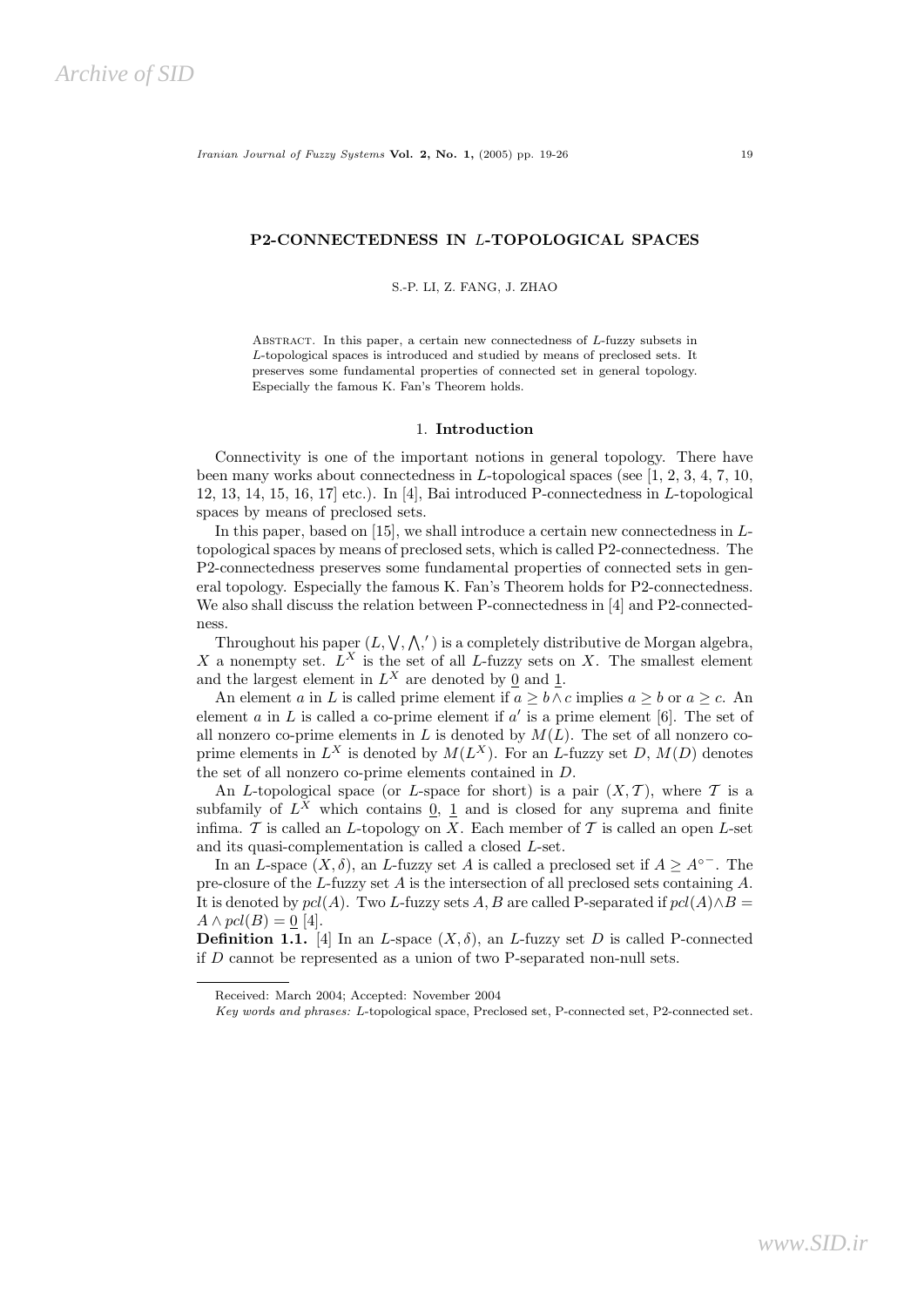20 P2-connectedness in L-topological Spaces

**Definition 1.2.** [4] For two L-spaces  $(X, \delta)$  and  $(Y, \tau)$ , a mapping  $f : X \to Y$  is called a P-irresolute mapping if  $f^{\leftarrow}(B)$  is preclosed in  $(X, \delta)$  for each preclosed set B in  $(Y, \tau)$ .

**Lemma 1.3.** [15] Let  $A, B \in L^X$  and  $A \nleq B$ . If  $1 \in M(L)$ , then  $A' \vee B \neq \underline{1}$ .

**Definition 1.4.** [15] In an *L*-space  $(X, \delta)$ , an *L*-fuzzy set *D* is called connected if there don't exist preclosed sets  $A, B$  such that

 $D \nleq A, D \nleq B, D' \vee A \vee B = 1, D \wedge A \wedge B = 0.$ 

# 2. P2-connectedness of L-fuzzy sets

**Definition 2.1.** Let  $(X, \delta)$  be an L-space,  $D \in L^X$ . D is called P2-connected if there don't exist preclosed sets  $A, B$  such that

$$
D \nleq A, D \nleq B, D' \vee A \vee B = \underline{1}, D \wedge A \wedge B = \underline{0}.
$$

The following example is non-trivial for P2-connectedness.

**Example 2.2.** Let  $X_1 \cap X_2 = \emptyset$ ,  $X = X_1 \cup X_2$ ,  $L = [0, 1]$ . Defined fuzzy set  $(C_a, C_b) \in [0, 1]^X$  as follows:

$$
(C_a, C_b)(x) = \begin{cases} a, & x \in X_1; \\ b, & x \in X_2. \end{cases}
$$

Take

$$
\gamma = \{ (C_{0.4}, C_1), (C_1, C_{0.4}), (C_{0.5}, C_0), (C_0, C_{0.5}) (C_{0.7}, C_0), (C_0, C_{0.7}) \}.
$$

Let  $\delta$  be a [0,1]-topology generated by  $\gamma$  on X. Now we prove that  $(C_{0.5}, C_{0.5})$  is P2-connected. In fact, suppose that  $(C_{0.5}, C_{0.5})$  is not P2-connected. Then there exist two preclosed sets A, B such that

 $(C_{0.5}, C_{0.5}) \nleq A, (C_{0.5}, C_{0.5}) \nleq B, (C_{0.5}, C_{0.5})' \vee A \vee B = \underline{1}, (C_{0.5}, C_{0.5}) \wedge A \wedge B = \underline{0}.$ 

This implies that

$$
(C_{0.5}, C_{0.5}) \nleq A
$$
,  $(C_{0.5}, C_{0.5}) \nleq B$ ,  $A \vee B = 1$ ,  $A \wedge B = 0$ .

Obviously A (or B) satisfying  $A \wedge B = 0$  must be in  $\{(C_a, C_0), (C_0, C_a) \mid a \in$ [0.6, 0.7]. But any two preclosed sets in  $\{(C_a, C_0), (C_0, C_a) \mid a \in [0.6, 0.7)\}\$  don't satisfy  $A \vee B = 1$ . Therefore  $(C_{0.5}, C_{0.5})$  is P2-connected.

The following theorem gives some characterizations of P2-connectedness.

**Theorem 2.3.** Let  $(X, \delta)$  be an L-space,  $D \in L^X$ . If  $1 \in M(L)$ , then the following conditions are equivalent.

 $(1)$  D is P2-connected.

(2) There don't exist preclosed sets A, B such that

$$
D \wedge A \neq \underline{0}, \ D \wedge B \neq \underline{0}, \ D' \vee A \vee B = \underline{1}, \ D \wedge A \wedge B = \underline{0}.
$$

(3) There don't exist preopen sets  $U, V$  such that

 $D \nless U, D \nless V, D' \vee U \vee V = 1, D \wedge U \wedge V = 0.$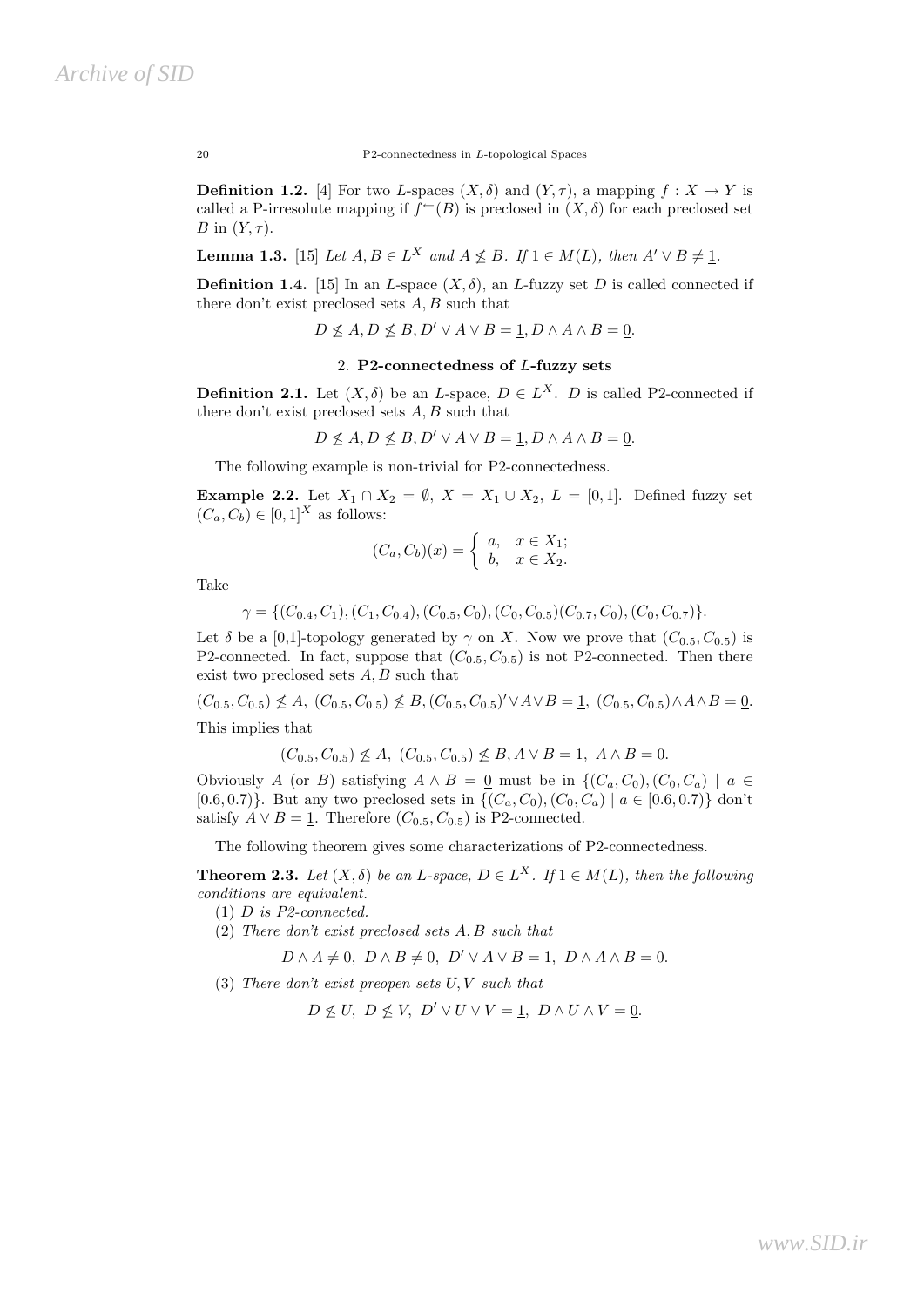S.-P. Li, Z. Fang, J. Zhao 21

(4) There don't exist preopen sets  $U, V$  such that

 $D \wedge U \neq 0$ ,  $D \wedge V \neq 0$ ,  $D' \vee U \vee V = 1$ ,  $D \wedge U \wedge V = 0$ .

*Proof.* (1)  $\Rightarrow$  (2). Suppose that there exist preclosed sets A, B such that

 $D \wedge A \neq 0$ ,  $D \wedge B \neq 0$ ,  $D' \vee A \vee B = 1$ ,  $D \wedge A \wedge B = 0$ .

Then obviously we have that

$$
D' \vee A \vee B = \underline{1}, \ D \wedge A \wedge B = \underline{0}.
$$

In this case, we can prove that  $D \nleq A$ ,  $D \nleq B$ . In fact, if  $D \leq A$ , then  $D \wedge A \wedge B =$  $D \wedge B = 0$ , which contradicts  $D \wedge B \neq 0$ .

 $(2) \Rightarrow (3)$ . Suppose that there exist preopen sets U, V such that

 $D \nleq U, D \nleq V, D' \vee U \vee V = 1, D \wedge U \wedge V = 0.$ 

Put  $A = U'$ ,  $B = V'$ . Obviously we have that

$$
D' \vee A \vee B = \underline{1}, \ D \wedge A \wedge B = \underline{0}.
$$

In this case, we can prove that  $D \wedge A \neq \underline{0}$ ,  $D \wedge B \neq \underline{0}$ . In fact, if  $D \wedge A = \underline{0}$ , then  $D' \vee U = D' \vee A' = 1$ , hence by Lemma 1.3 we obtain that  $D \leq U$ , which contradicts  $D \not\leq U$ .

 $(3) \Rightarrow (4)$  is analogous to  $(1) \Rightarrow (2)$ .

 $(4) \Rightarrow (1)$  is analogous to  $(2) \Rightarrow (3)$ .

**Theorem 2.4.** Let D be a P2-connected set in  $(X, \delta)$ . If  $D \le E \le pd(D)$ , then E is also a P2-connected set.

*Proof.* Suppose that  $E$  is not P2-connected. Then there exist two preclosed sets  $A, B$  such that

$$
E \nleq A, E \nleq B, E' \vee A \vee B = 1, E \wedge A \wedge B = 0.
$$

Hence

$$
D' \vee A \vee B = \underline{0}, \ D \wedge A \wedge B = \underline{0}.
$$

In fact, we also have that  $D \nleq A, D \nleq B$  (If  $D \nleq A$ , then  $E \nleq pcl(D) \nleq A$ , which contradicts  $E \nleq A$ ). This shows that D is not P2-connected in  $(X, \delta)$ , which contradicts that  $D$  is P2-connected. Therefore  $E$  is P2-connected.

**Lemma 2.5.** Let  $(X, \delta)$  be an L-space and  $D, E \in L^X$ . Then  $D, E$  are P-separated if and only if there exist two preclosed sets A, B such that  $D \leq A, E \leq B$  and  $(D \vee E) \wedge A \wedge B = 0.$ 

*Proof.* ( $\Leftarrow$ ) If there exist two preclosed sets A, B such that  $D \leq A, E \leq B$  and  $(D \vee E) \wedge A \wedge B = 0$ , then we have that

 $(D \wedge pcl(E)) \vee (pcl(D) \wedge E) \le (D \wedge B) \vee (E \wedge A) = (D \vee E) \wedge A \wedge B = 0.$ 

This shows that  $D, E$  are P-separated.

 $(\Rightarrow)$  If D, E are P-separated, then  $(D \wedge pcl(E)) \vee (pcl(D) \wedge E) = 0$ . Take  $A = pcl(D)$  and  $B = pcl(E)$ . Then

$$
(D \vee E) \wedge A \wedge B = (D \vee E) \wedge pcl(D) \wedge pcl(E) = (D \wedge pcl(E)) \vee (pcl(D) \wedge E) = 0.
$$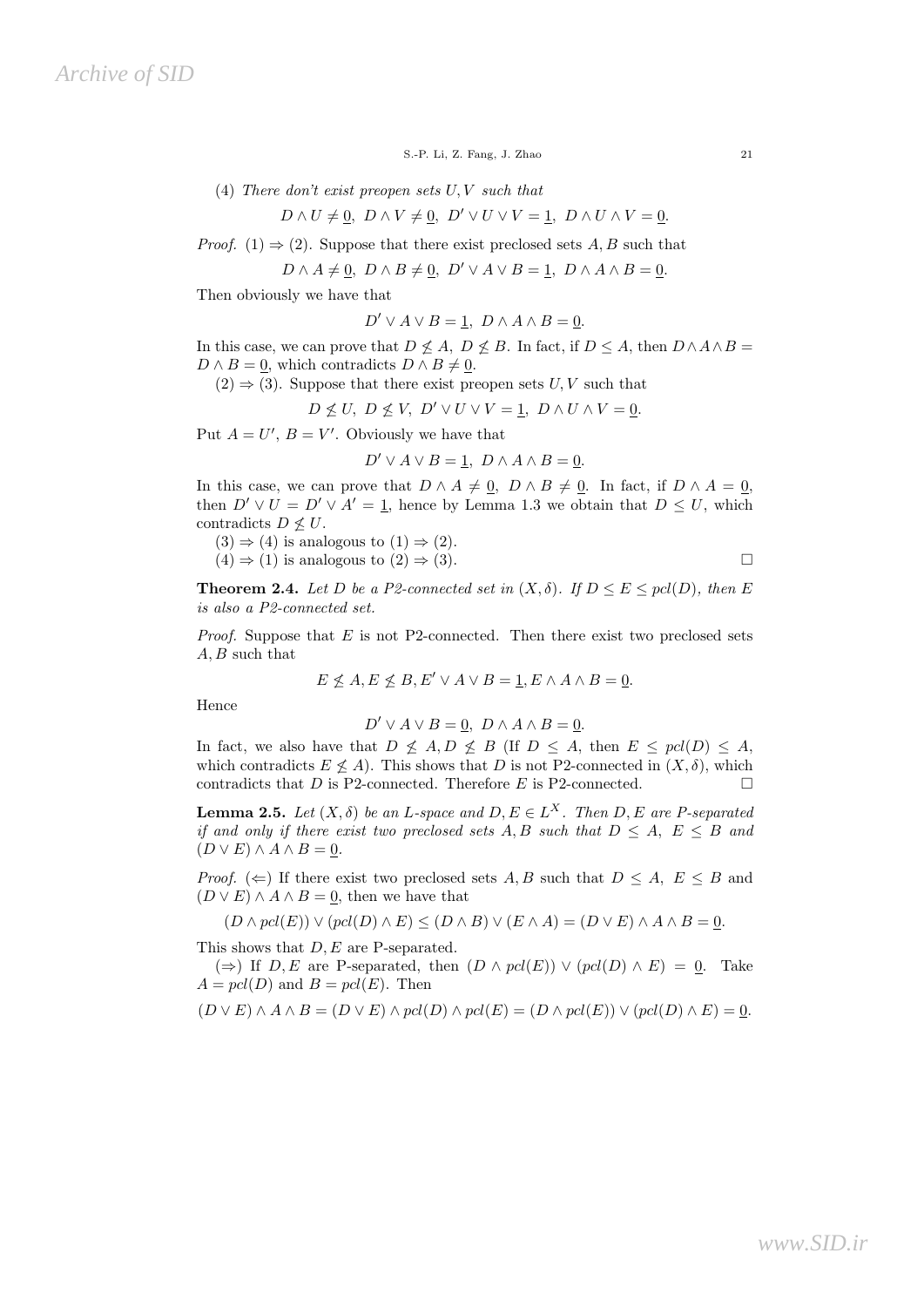22 P2-connectedness in L-topological Spaces

The proof is completed.  $\Box$ 

**Theorem 2.6.** Let D, E be two P2-connected L-fuzzy sets in an L-space  $(X, \delta)$ . If D, E are not P-separated, then  $D \vee E$  is P2-connected.

*Proof.* Suppose that  $D \vee E$  is not P2-connected. Then there exist two preclosed sets A, B such that

$$
D \vee E \nleq A, D \vee E \nleq B, (D \vee E)' \vee A \vee B = \underline{1}, (D \vee E) \wedge A \wedge B = \underline{0}.
$$

Hence we have that

$$
D' \vee A \vee B = \underline{1}, D \wedge A \wedge B = \underline{0}, E' \vee A \vee B = \underline{1}, E \wedge A \wedge B = \underline{0}.
$$

By  $D \vee E \nleq A$  we have that  $D \nleq A$  or  $E \nleq A$ . Suppose that  $D \nleq A$ . Then we must have that  $D \leq B$  since D is P2-connected. Further by  $D \vee E \nleq B$  we obtain that  $E \nleq B$ . In this case it follows that  $E \leq A$ . Therefore by  $(D \vee E) \wedge A \wedge B = 0$ and Lemma 2.6 we know that  $D, E$  are P-separated, which contradicts that  $D, E$ are not P-separated. The proof is completed.  $\Box$ 

**Theorem 2.7.** Let  $\{D_t | t \in \Omega\}$  be a family of P2-connected L-fuzzy sets. If there is an  $s \in \Omega$  such that for each  $t \in \Omega - \{s\}$ ,  $D_t$  and  $D_s$  are not P-separated, then  $\bigvee_{t \in \Omega} D_t$  is P2-connected.

*Proof.* Suppose that  $\bigvee_{t \in \Omega} D_t$  is not P2-connected. Then there exist two preclosed sets A, B such that

$$
\bigvee_{t \in \Omega} D_t \nleq A, \bigvee_{t \in \Omega} D_t \nleq B, \left( \bigvee_{t \in \Omega} D_t \right)' \vee A \vee B = \underline{1}, \left( \bigvee_{t \in \Omega} D_t \right) \wedge A \wedge B = \underline{0}.
$$

Hence there exist  $t_1, t_2 \in \Omega$  such that

$$
D_{t_1} \vee D_{t_2} \vee D_s \nleq A, D_{t_1} \vee D_{t_2} \vee D_s \nleq B,
$$

$$
(D_{t_1} \vee D_{t_2} \vee D_s)' \vee A \vee B = \underline{1}, (D_{t_1} \vee D_{t_2} \vee D_s) \wedge A \wedge B = \underline{0}.
$$

This shows that  $D_{t_1} \vee D_{t_2} \vee D_s$  is not P2-connected. But by Theorem 2.7 we know that  $D_{t_1} \vee D_{t_2} \vee D_s$  is P2-connected. Thus we obtain a contradiction. The proof is completed.

Corollary 2.8. Let  $\{D_t | t \in \Omega\}$  be a family of P2-connected L-fuzzy sets. If  $\bigwedge_{t \in \Omega} D_t \neq \underline{0}$ , then  $\bigvee_{t \in \Omega} D_t$  is P2-connected.

**Theorem 2.9.** Let  $f : (X, \delta) \to (Y, \tau)$  be a P-irresolute mapping. If D is P2connected in  $(X, \delta)$ , then so is  $f(D)$  in  $(Y, \tau)$ .

*Proof.* Suppose that  $f(D)$  is not P2-connected in  $(Y, \tau)$ . Then there exist two preclosed sets  $A, B$  in  $(Y, \tau)$  such that

$$
f(D) \nleq A
$$
,  $f(D) \nleq B$ ,  $f(D)' \vee A \vee B = 1$ ,  $f(D) \wedge A \wedge B = 0$ .

Thus by  $D \leq f^{\leftarrow}(f(D))$  or  $D' \geq f^{\leftarrow}(f(D)')$  we have that

$$
D \nleq f^{\leftarrow}(A), D \nleq f^{\leftarrow}(B), D' \vee f^{\leftarrow}(A) \vee f^{\leftarrow}(B) = \underline{1}, D \wedge f^{\leftarrow}(A) \wedge f^{\leftarrow}(B) = \underline{0}.
$$

Since  $f : (X, \delta) \to (Y, \tau)$  is a P-irresolute mapping, we know that  $f^{\leftarrow}(A)$  and  $f^{\leftarrow}(B)$  are preclosed sets in  $(X, \tau)$ . This shows that D is not P2-connected in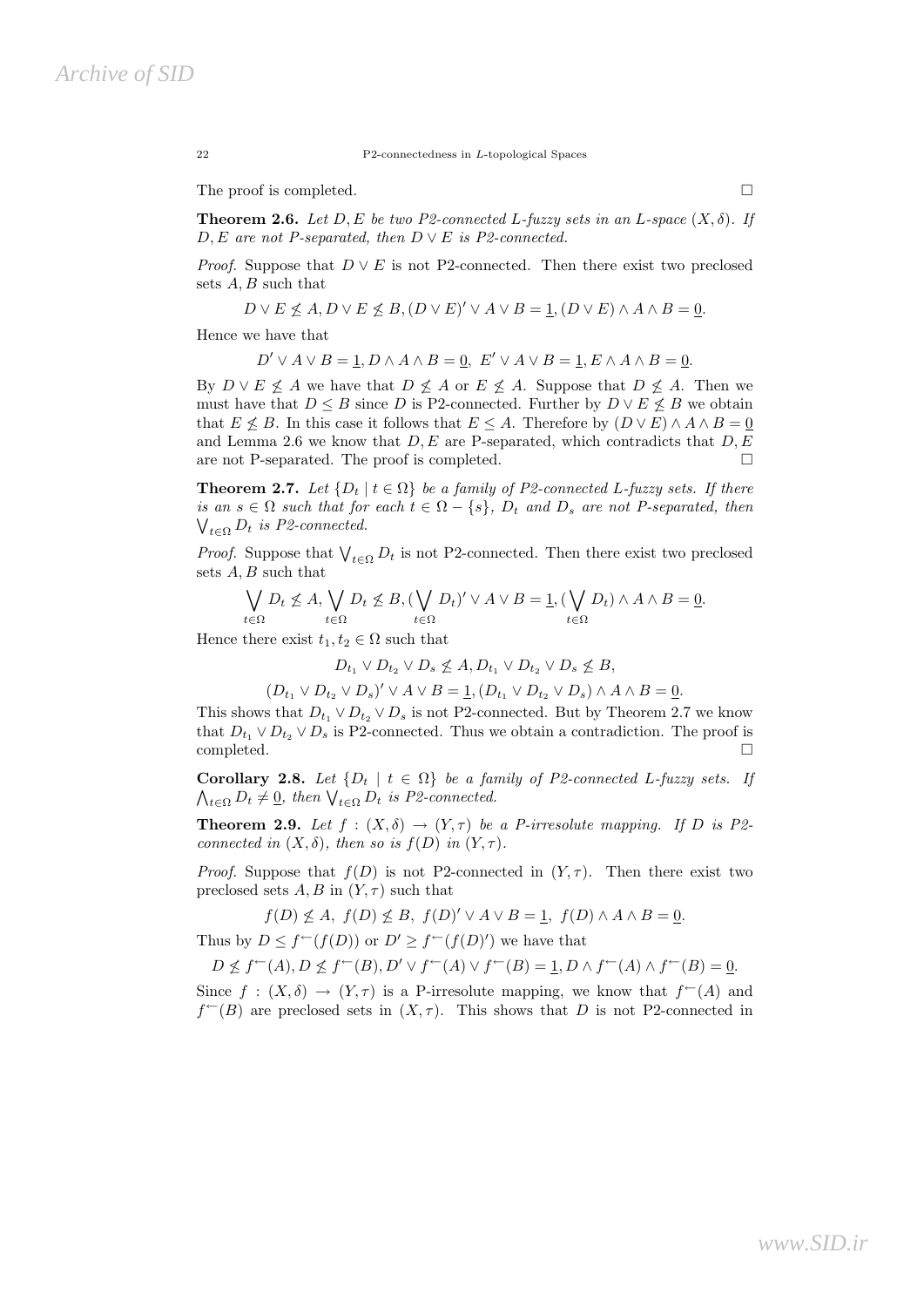$(X, \tau)$ , which contradicts that D is P2-connected. Therefore  $f(D)$  is P2-connected in  $(Y,\tau)$ .

**Theorem 2.10.** Let  $(X, \delta)$  be an L-space and  $D \in L^X$ . Then D is P2-connected if and only if for any two co-prime elements  $a, b \le D$ , there exists a P2-connected set E such that  $a, b \le E \le D$ .

*Proof.* The necessity is obvious. Now we prove the sufficiency. Suppose that  $D$  is not P2-connected in  $(X, \delta)$ . Then there exist two preclosed sets A, B in  $(X, \delta)$  such that

$$
D \nleq A, D \nleq B, D' \vee A \vee B = \underline{1}, D \wedge A \wedge B = \underline{0}.
$$

Take two co-prime elements  $a, b \leq D$  such that  $a \not\leq A$  and  $b \not\leq B$ . Let E be a P2-connected set satisfying  $a, b \le E \le D$ . We have that

$$
E \nleq A, E \nleq B, E' \vee A \vee B = 1, E \wedge A \wedge B = 0.
$$

This shows that E is not P2-connected in  $(X, \delta)$ , a contradiction. The proof is completed.

Now we shall give K. Fan's theorem of P2-connectedness.

**Definition 2.11.** Let  $(X, \delta)$  be an L-space,  $D \in L^X$  and  $\mathcal F$  denote the set of all preclosed sets in  $(X, \delta)$ . A mapping  $P : M^*(D) \to \mathcal{F}$  is called a pre-remote neighborhood mapping on D, if for each  $e \in M^*(D)$ , it holds that  $e \nleq P(e)$ .

Example 2.12. Let  $X_1 \cap X_2 = \emptyset$ ,  $X = X_1 \cup X_2$ ,  $L = [0, 1]$ . Defined fuzzy set  $(C_a, C_b) \in [0, 1]^X$  as follows:

$$
(C_a, C_b)(x) = \begin{cases} a, & x \in X_1; \\ b, & x \in X_2. \end{cases}
$$

Let

$$
\delta = \{ \emptyset, \underline{1}, (C_{0.5}, C_{0.5}) \}.
$$

Then  $\delta$  is a [0,1]-topology on X.  $\forall e \in M(L^X)$ , define

$$
P(e) = \begin{cases} (C_{0.5}, C_{0.5}), & \text{if } e \not\leq (C_{0.5}, C_{0.5});\\ \frac{0}{16}, & \text{if } e \not\leq (C_{0.5}, C_{0.5}) \end{cases}
$$

Then P is a pre-remote neighborhood mapping.

**Theorem 2.13.** Let  $(X, \delta)$  be an L-space and  $D \in L^X$ . Then Dis P2-connected if and only if for any two co-prime elements  $a, b \in M^*(D)$  and any pre-remote neighborhood mapping  $P : M^*(D) \to \mathcal{F}$ , there exist finite many co-prime elements  $e_1 = a, e_2, \cdots, e_n = b$  in D such that

$$
D' \vee P(e_i) \vee P(e_{i+1}) \neq \underline{1}, \quad i = 1, 2, \cdots, n-1.
$$

*Proof.* ( $\Leftarrow$ ) Suppose that D is not P2-connected. Then there exist two preclosed sets  $A, B$  such that

$$
D \nleq A, D \nleq B, D' \vee A \vee B = 1, D \wedge A \wedge B = 0.
$$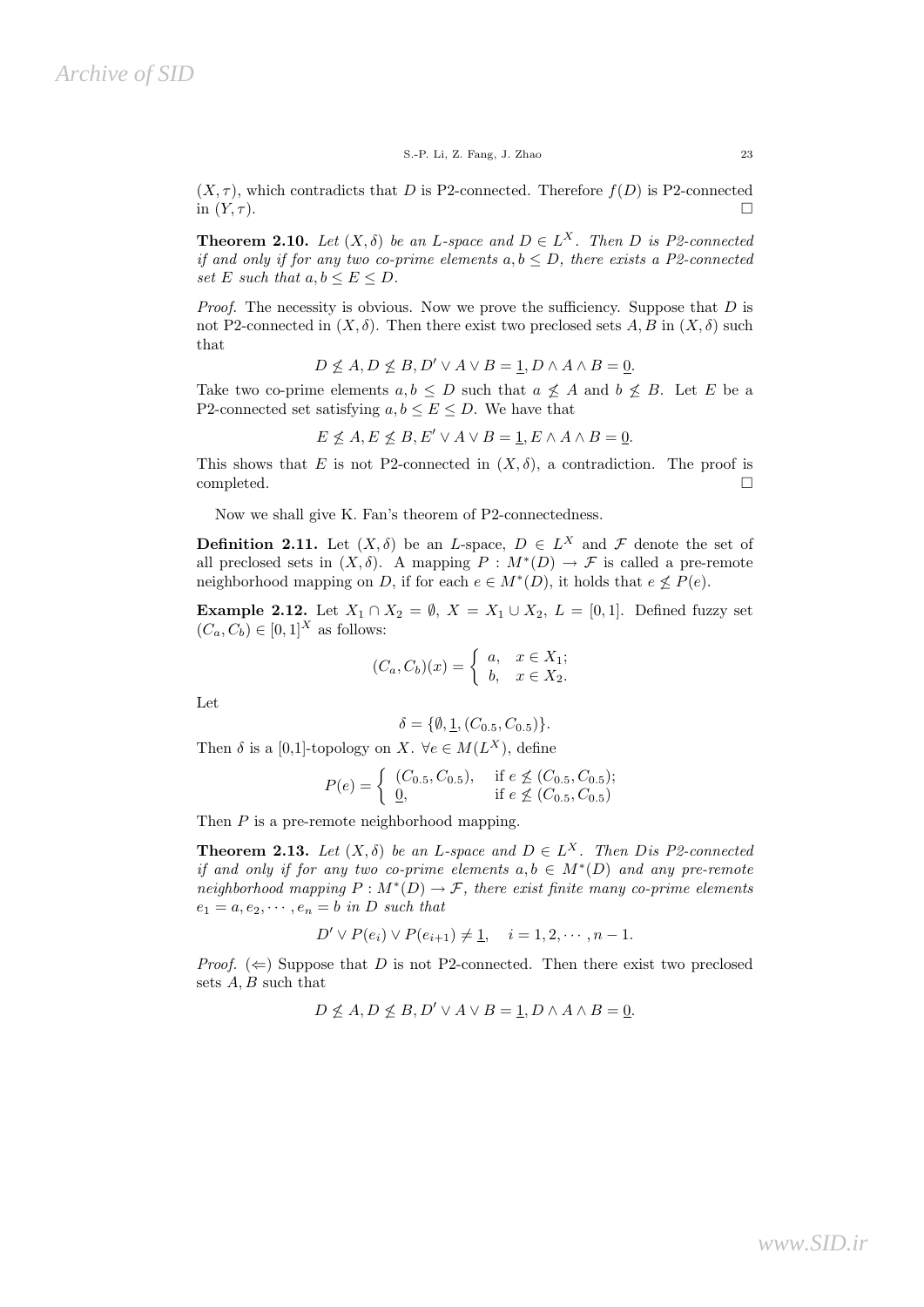24 P2-connectedness in L-topological Spaces

Define a pre-remote neighborhood mapping  $P: M^*(D) \to \mathcal{F}$  such that

$$
\forall e \in M^*(D), \ P(e) = \begin{cases} A, & \text{if } e \leq B; \\ B, & \text{if } e \not\leq B. \end{cases}
$$

Take  $a, b \in M^*(D)$  such that  $a \not\leq A$  and  $b \not\leq B$ . Then for arbitrary finite many coprime elements  $e_1 = a, e_2, \dots, e_n = b$  in D, there exists an i such that  $D' \vee P(e_i) \vee P(e_i)$  $P(e_{i+1}) = 1$ , this contradicts the condition of Theorem. Thus the sufficiency is proved.

( $\Rightarrow$ ) Suppose that there exist two co-prime elements  $a, b \in M^*(D)$  and a preremote neighborhood mapping  $P : M^*(D) \to \mathcal{F}$  such that for arbitrary finite many co-prime elements  $e_1 = a, e_2, \dots, e_n = b$  in D, the following fact is not true:

$$
D' \vee P(e_i) \vee P(e_{i+1}) \neq \underline{1}, \quad i = 1, 2, \cdots, n-1.
$$

In this case, we say that  $a$  and  $b$  cannot be linked. Let

 $\mathcal{A} = \{e \in M^*(D) \mid a \text{ and } e \text{ can be linked}\},\$ 

 $\mathcal{B} = \{e \in M^*(D) \mid a \text{ and } e \text{ cannot be linked}\},\$ 

Then  $\forall c \in \mathcal{A}$  and  $\forall d \in \mathcal{B}$ , we have that

$$
D' \vee P(c) \vee P(d) = \underline{1}.
$$

Put

$$
A = \bigwedge \{ P(c) \mid c \in \mathcal{A} \}, \quad B = \bigwedge \{ P(d) \mid d \in \mathcal{B} \}.
$$

Obviously we have that

$$
D \nleq A, D \nleq B, D' \vee A \vee B = \underline{1}, D \wedge A \wedge B = \underline{0}.
$$

This shows that  $D$  is not P2-connected. The necessity is proved.  $\square$ 

#### 3. The relation among a few kinds of connectedness

Since a closed set must be a preclosed set, from Definition 1.4 we can obtain the following result.

### Theorem 3.1. A P2-connected L-fuzzzy set must be connected.

In general a connected L-fuzzy set needn't be P2-connected. This can be seen from the following example.

**Example 3.2.** Let  $X_1 \cap X_2 = \emptyset$ ,  $X = X_1 \cup X_2$ ,  $L = [0, 1]$ . Defined fuzzy set  $(C_a, C_b) \in [0, 1]^X$  as follows:

$$
(C_a, C_b)(x) = \begin{cases} a, & x \in X_1; \\ b, & x \in X_2. \end{cases}
$$

Take

$$
\gamma = \{ (C_{0.6}, C_0), (C_0, C_{0.6}), (C_{0.5}, C_1), (C_1, C_{0.5}), (C_{0.3}, C_1), (C_1, C_{0.3}) \}.
$$

Let  $\delta$  be the [0,1]-topology generated by  $\gamma$  on X. It is easy to see 1 is connected. But it is not P2-connected because there exist two preclosed sets  $(C_1, C_0)$  and  $(C_0, C_1)$ such that  $1 \nleq (C_1, C_0), \ 1 \nleq (C_0, C_1), \ 1' \vee (C_1, C_0) \vee (C_0, C_1) = 1, \ 1 \wedge (C_1, C_0) \wedge$  $(C_0, C_1) = 0.$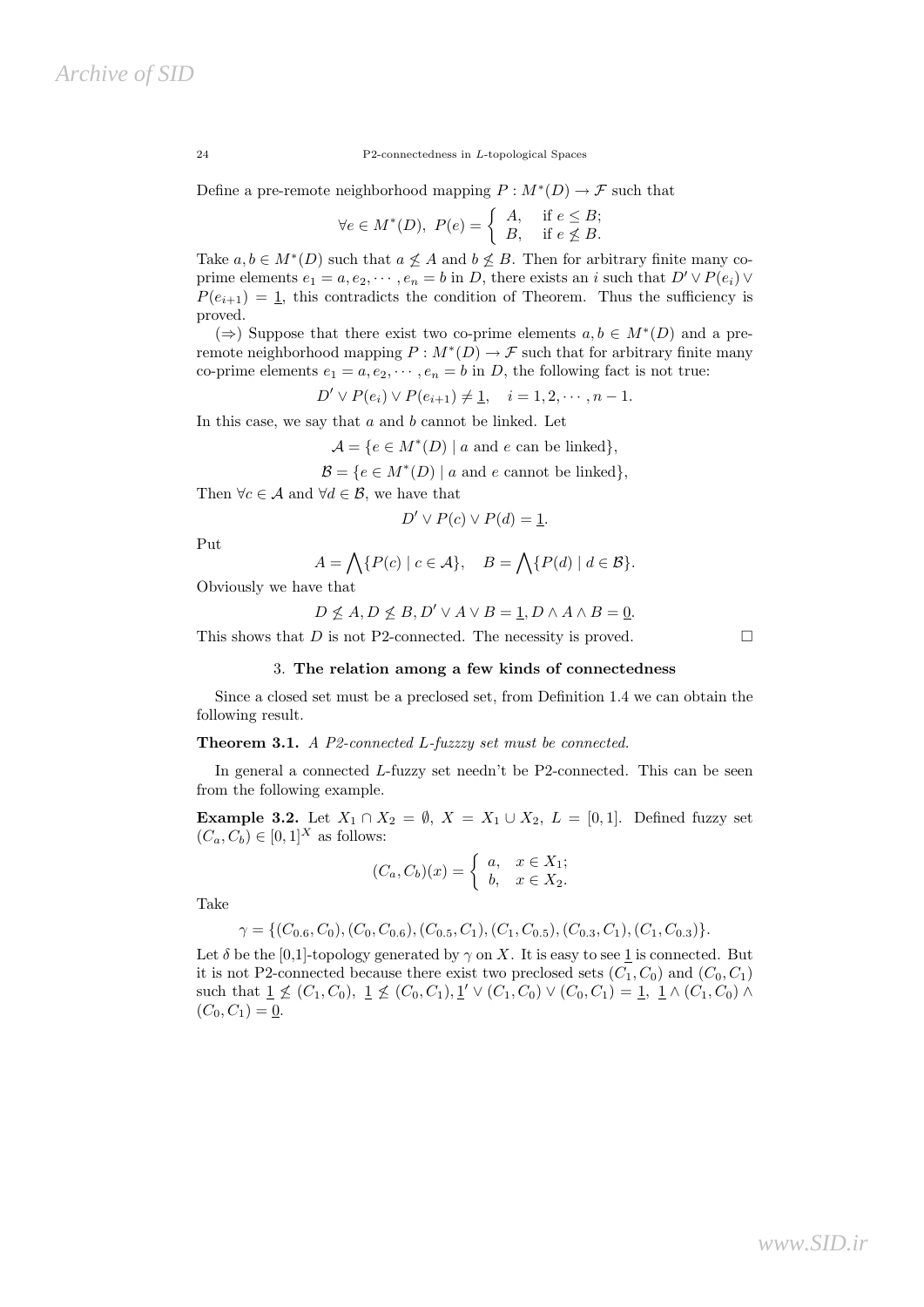S.-P. Li, Z. Fang, J. Zhao 25

In order to discuss the relation between P-connectedness and P2-connectedness, first we present two characterizations of P-connectedness.

**Theorem 3.3.** Let  $(X, \delta)$  be an L-space,  $D \in L^X$ . Then the following conditions are equivalent.

- (1) D is P-connected.
- (2) There don't exist preclosed sets A, B such that

 $D \wedge A \neq 0$ ,  $D \wedge B \neq 0$ ,  $D \leq A \vee B$ ,  $D \wedge A \wedge B = 0$ .

(3) There don't exist preclosed sets A, B such that

$$
D \nleq A, \ D \nleq B, \ D \leq A \lor B, \ D \land A \land B = \underline{0}.
$$

*Proof.* (1)  $\Rightarrow$  (2). Suppose that there exist preclosed sets A, B such that

$$
D \wedge A \neq \underline{0}, \ D \wedge B \neq \underline{0}, \ D \leq A \vee B, \ D \wedge A \wedge B = \underline{0}.
$$

Let  $A_1 = D \wedge A$  and  $B_1 = D \wedge B$ . Then obviously we have that

$$
A_1 \neq 0, \ B_1 \neq 0, D = A_1 \vee B_1, \ (A_1 \wedge pcl(B_1)) \vee (pcl(A_1) \wedge B_1) = 0.
$$

This shows that  $D$  is not P-connected.

 $(2) \Rightarrow (1)$ . Suppose that D is not P-connected. Then there exist two non-null sets A, B such that  $D = A \vee B$  and A, B are P-separated. Let  $A_1 = pcl(A)$  and  $B_1 = pcl(B)$ . Then obviously we have that

$$
D \wedge A_1 = A \neq \underline{0}, \ D \wedge B_1 = B \neq \underline{0}, D \leq A_1 \vee B_1,
$$

and

$$
D \wedge A_1 \wedge B_1 = (A_1 \wedge pcl(B_1)) \vee (pcl(A_1) \wedge B_1) = \underline{0}.
$$

This shows that  $(2) \Rightarrow (1)$  is true.

 $(2) \Leftrightarrow (3)$  is obvious.

**Theorem 3.4.** Let  $1 \in M(L)$ . If D is P-connected, then it also is P2-connected.

*Proof.* Suppose that D is not P2-connected. Then there exist preclosed sets  $A, B$ such that

$$
D \wedge A \neq \underline{0}, \ D \wedge B \neq \underline{0}, \ D' \vee A \vee B = \underline{1}, \ D \wedge A \wedge B = \underline{0}.
$$

By  $D' \vee A \vee B = 1$  and Lemma 1.3 we can obtain that  $D \leq A \vee B$ . This shows that  $D$  is not P-connected. The proof is obtained.  $\square$ 

**Theorem 3.5.** Let D be a crisp subset in  $(X, \delta)$ . Then D is P-connected if and only if it is P2-connected.

*Proof.* This can be obtained from the following fact. For a crisp subset  $D$ ,

$$
D' \vee A \vee B = \underline{1} \Leftrightarrow D \le A \vee B.
$$

 $\Box$ 

In general, P2-connectedness doesn't imply P-connectedness. This can be seen from the following example.